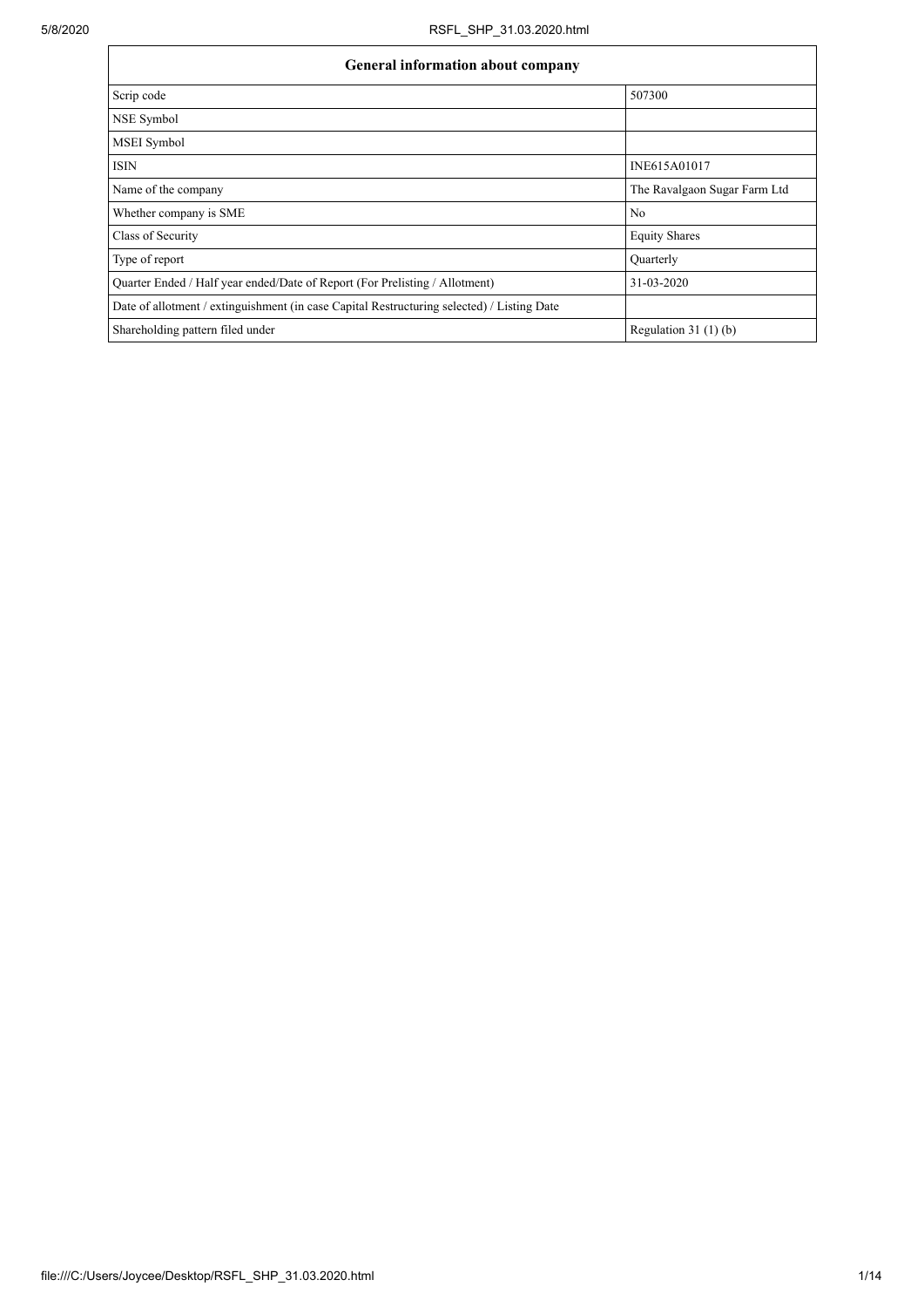|                 | <b>Declaration</b>                                                                        |                |                                |                       |                             |  |  |  |  |
|-----------------|-------------------------------------------------------------------------------------------|----------------|--------------------------------|-----------------------|-----------------------------|--|--|--|--|
| Sr.<br>No.      | Particular                                                                                | Yes/No         | Promoter and<br>Promoter Group | Public<br>shareholder | Non Promoter-<br>Non Public |  |  |  |  |
| $\vert$ 1       | Whether the Listed Entity has issued any partly paid up shares?                           | No             | N <sub>0</sub>                 | N <sub>0</sub>        | N <sub>0</sub>              |  |  |  |  |
| $\overline{2}$  | Whether the Listed Entity has issued any Convertible Securities<br>$\overline{?}$         | N <sub>o</sub> | No                             | No                    | N <sub>o</sub>              |  |  |  |  |
| $\overline{3}$  | Whether the Listed Entity has issued any Warrants?                                        | N <sub>0</sub> | No                             | No                    | N <sub>0</sub>              |  |  |  |  |
| $\overline{4}$  | Whether the Listed Entity has any shares against which<br>depository receipts are issued? | No             | No                             | No                    | N <sub>o</sub>              |  |  |  |  |
| $\overline{5}$  | Whether the Listed Entity has any shares in locked-in?                                    | No.            | No                             | No                    | N <sub>o</sub>              |  |  |  |  |
| 6               | Whether any shares held by promoters are pledge or otherwise<br>encumbered?               | N <sub>0</sub> | No                             |                       |                             |  |  |  |  |
| $\overline{7}$  | Whether company has equity shares with differential voting<br>rights?                     | N <sub>0</sub> | No                             | No                    | N <sub>o</sub>              |  |  |  |  |
| $8\phantom{.}8$ | Whether the listed entity has any significant beneficial owner?                           | N <sub>o</sub> |                                |                       |                             |  |  |  |  |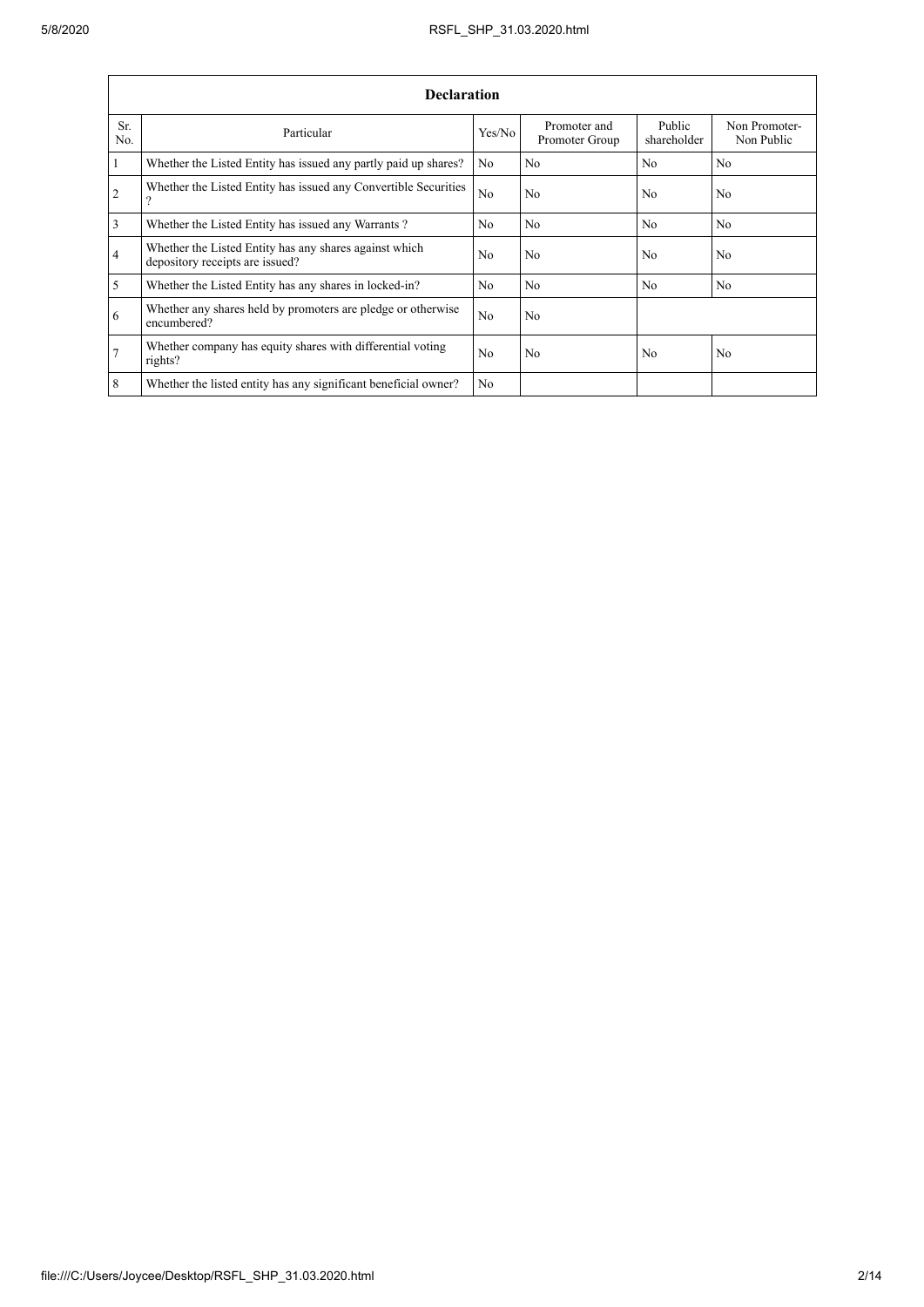| Table I - Summary Statement holding of specified securities |                                           |                                  |                     |                      |                          |                                                                    |                                                                    |                                                                  |               |       |                      |
|-------------------------------------------------------------|-------------------------------------------|----------------------------------|---------------------|----------------------|--------------------------|--------------------------------------------------------------------|--------------------------------------------------------------------|------------------------------------------------------------------|---------------|-------|----------------------|
|                                                             | Category                                  |                                  | No. of<br>fully     | No. Of<br>Partly     | No. Of<br>shares         | Total nos.<br>shares<br>held (VII)<br>$= (IV) +$<br>$(V)$ + $(VI)$ | Shareholding as a % of                                             | Number of Voting Rights held in<br>each class of securities (IX) |               |       |                      |
| Category<br>(1)                                             | of<br>shareholder                         | Nos. Of<br>shareholders<br>(III) | paid up<br>equity   | paid-up<br>equity    | underlying<br>Depository |                                                                    | total no. of shares<br>(calculated as per<br>SCRR, 1957) (VIII) As | No of Voting (XIV)<br>Rights                                     |               |       | Total as a<br>$%$ of |
| (II)                                                        |                                           |                                  | shares<br>held (IV) | shares<br>held $(V)$ | Receipts<br>(VI)         |                                                                    | a % of $(A+B+C2)$                                                  | Class<br>eg: X                                                   | Class<br>eg:y | Total | $(A+B+C)$            |
| (A)                                                         | Promoter<br>&<br>Promoter<br>Group        | 5                                | 36247               |                      |                          | 36247                                                              | 53.3                                                               | 36247                                                            |               | 36247 | 53.3                 |
| (B)                                                         | Public                                    | 3636                             | 31753               |                      |                          | 31753                                                              | 46.7                                                               | 31753                                                            |               | 31753 | 46.7                 |
| (C)                                                         | Non<br>Promoter-<br>Non Public            |                                  |                     |                      |                          |                                                                    |                                                                    |                                                                  |               |       |                      |
| (C1)                                                        | <b>Shares</b><br>underlying<br><b>DRs</b> |                                  |                     |                      |                          |                                                                    |                                                                    |                                                                  |               |       |                      |
| (C2)                                                        | Shares held<br>by<br>Employee<br>Trusts   |                                  |                     |                      |                          |                                                                    |                                                                    |                                                                  |               |       |                      |
|                                                             | Total                                     | 3641                             | 68000               |                      |                          | 68000                                                              | 100                                                                | 68000                                                            |               | 68000 | 100                  |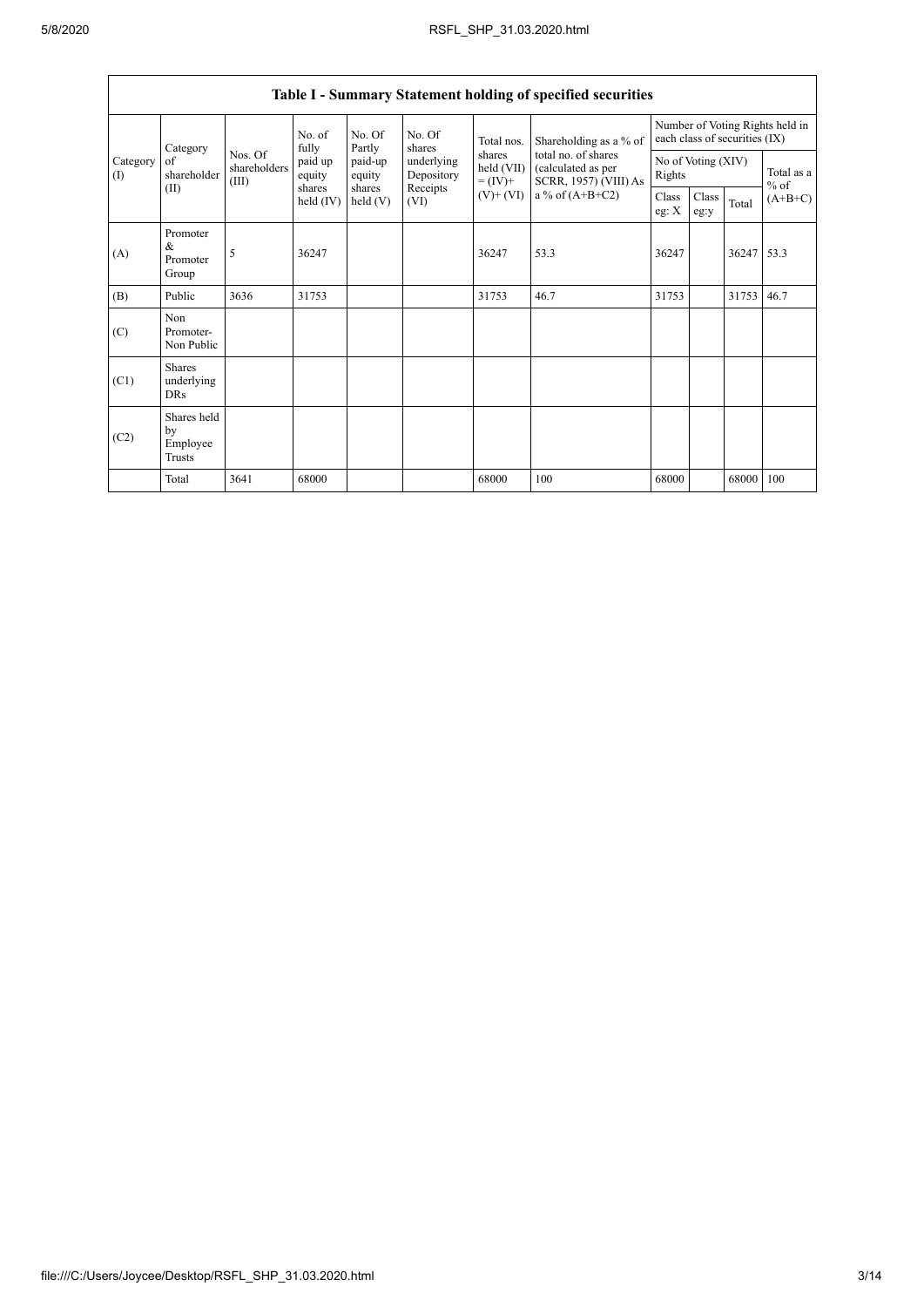$\mathbf{r}$ 

|          |                                                                                                                                                                                                                                                                                                                                                                                         |                                                                           |            | Table I - Summary Statement holding of specified securities |                                        |                                                         |                                                                               |  |                                       |
|----------|-----------------------------------------------------------------------------------------------------------------------------------------------------------------------------------------------------------------------------------------------------------------------------------------------------------------------------------------------------------------------------------------|---------------------------------------------------------------------------|------------|-------------------------------------------------------------|----------------------------------------|---------------------------------------------------------|-------------------------------------------------------------------------------|--|---------------------------------------|
| Category | No. Of Shares<br>No. Of<br>No. of<br>Underlying<br>assuming full<br><b>Shares</b><br>conversion of<br>Category<br><b>Shares</b><br>Outstanding<br>Underlying<br>Underlying<br>of<br>convertible<br>Outstanding<br>shareholder<br>Outstanding<br>securities and<br>convertible<br>Warrants<br>No. Of<br>(II)<br>securities<br>$(X_i)$<br>Warrants $(X_i)$<br>(X)<br>of $(A+B+C2)$<br>(a) |                                                                           |            | Shareholding, as a %<br>convertible securities (            | Number of<br>Locked in<br>shares (XII) |                                                         | Number of<br><b>Shares</b><br>pledged or<br>otherwise<br>encumbered<br>(XIII) |  | Number of<br>equity shares<br>held in |
| (1)      |                                                                                                                                                                                                                                                                                                                                                                                         | as a percentage of<br>diluted share capital)<br>$(XI) = (VII)+(X) As a %$ | No.<br>(a) | As a<br>$%$ of<br>total<br>Shares<br>held<br>(b)            | No.<br>(a)                             | As a<br>$%$ of<br>total<br><b>Shares</b><br>held<br>(b) | dematerialized<br>form $(XIV)$                                                |  |                                       |
| (A)      | Promoter<br>$\&$<br>Promoter<br>Group                                                                                                                                                                                                                                                                                                                                                   |                                                                           |            | 53.3                                                        |                                        |                                                         |                                                                               |  | 35747                                 |
| (B)      | Public                                                                                                                                                                                                                                                                                                                                                                                  |                                                                           |            | 46.7                                                        |                                        |                                                         |                                                                               |  | 26081                                 |
| (C)      | Non<br>Promoter-<br>Non Public                                                                                                                                                                                                                                                                                                                                                          |                                                                           |            |                                                             |                                        |                                                         |                                                                               |  |                                       |
| (C1)     | <b>Shares</b><br>underlying<br><b>DRs</b>                                                                                                                                                                                                                                                                                                                                               |                                                                           |            |                                                             |                                        |                                                         |                                                                               |  |                                       |
| (C2)     | Shares held<br>by<br>Employee<br>Trusts                                                                                                                                                                                                                                                                                                                                                 |                                                                           |            |                                                             |                                        |                                                         |                                                                               |  |                                       |
|          | Total                                                                                                                                                                                                                                                                                                                                                                                   |                                                                           |            | 100                                                         |                                        |                                                         |                                                                               |  | 61828                                 |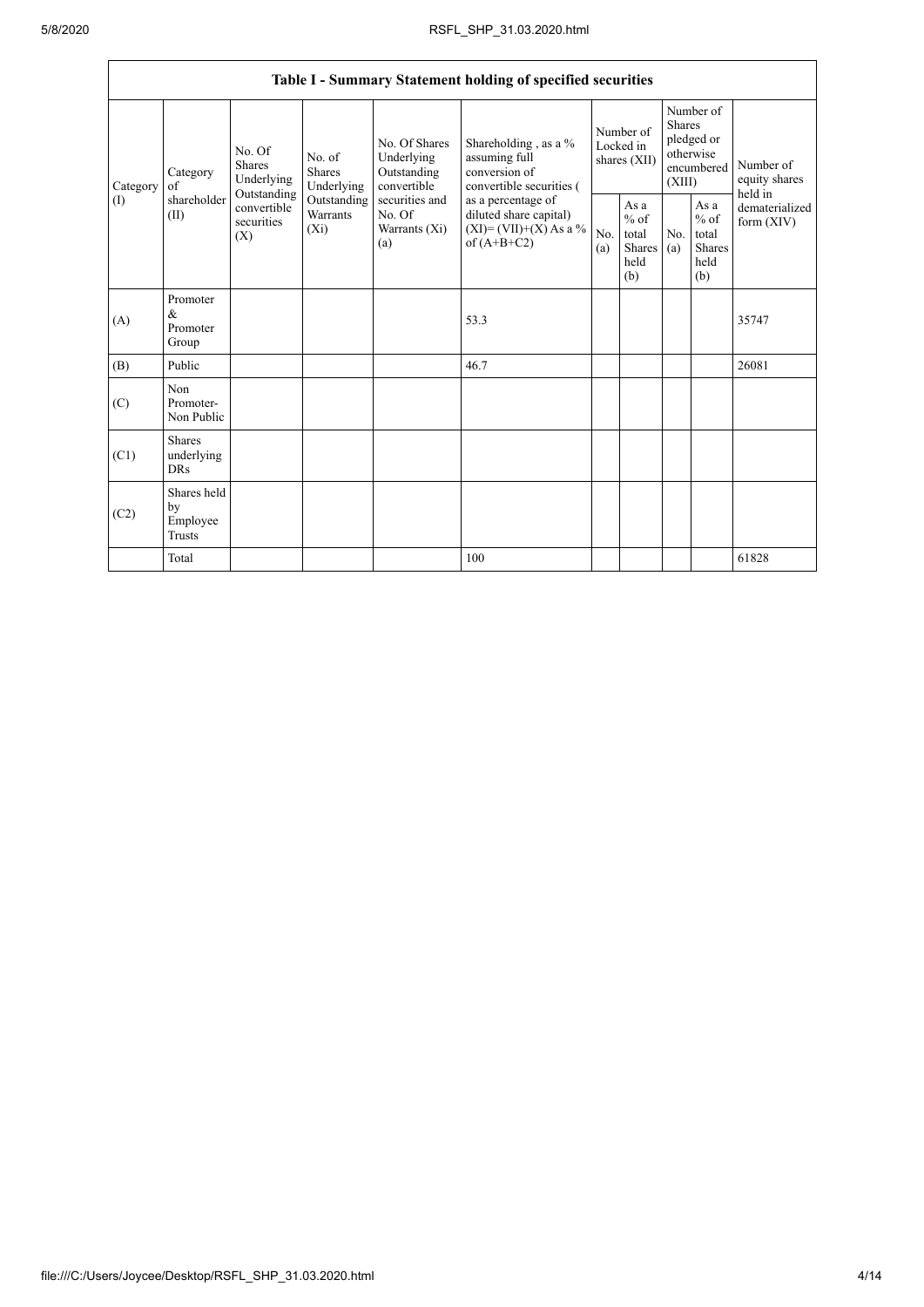$\mathbf{r}$ 

| Table II - Statement showing shareholding pattern of the Promoter and Promoter Group   |                                                                                                         |                                                                                      |                             |                             |                                                |                                        |                                                                              |                |                    |                                                                  |                           |
|----------------------------------------------------------------------------------------|---------------------------------------------------------------------------------------------------------|--------------------------------------------------------------------------------------|-----------------------------|-----------------------------|------------------------------------------------|----------------------------------------|------------------------------------------------------------------------------|----------------|--------------------|------------------------------------------------------------------|---------------------------|
|                                                                                        |                                                                                                         |                                                                                      | No. of<br>fully             | No. Of<br>Partly            | No. Of                                         | Total<br>nos.                          | Shareholding as a                                                            |                |                    | Number of Voting Rights held<br>in each class of securities (IX) |                           |
| Sr.                                                                                    | Category & Name<br>of the Shareholders<br>$\left( \mathrm{I}\right)$                                    | Nos. Of<br>shareholders<br>(III)                                                     | paid up<br>equity<br>shares | paid-up<br>equity<br>shares | shares<br>underlying<br>Depository<br>Receipts | shares<br>held<br>$(VII) =$<br>$(IV)+$ | % of total no. of<br>shares (calculated<br>as per SCRR,<br>1957) (VIII) As a | Rights         | No of Voting (XIV) |                                                                  | Total<br>as a %<br>of     |
|                                                                                        |                                                                                                         |                                                                                      | held<br>(IV)                | held<br>(V)                 | (VI)                                           | $(V)^+$<br>(VI)                        | % of $(A+B+C2)$                                                              | Class<br>eg: X | Class<br>eg:y      | Total                                                            | Total<br>Voting<br>rights |
| A                                                                                      |                                                                                                         | Table II - Statement showing shareholding pattern of the Promoter and Promoter Group |                             |                             |                                                |                                        |                                                                              |                |                    |                                                                  |                           |
| (1)                                                                                    | Indian                                                                                                  |                                                                                      |                             |                             |                                                |                                        |                                                                              |                |                    |                                                                  |                           |
| (a)                                                                                    | Individuals/Hindu<br>undivided Family                                                                   | $\overline{3}$                                                                       | 2861                        |                             |                                                | 2861                                   | 4.21                                                                         | 2861           |                    | 2861                                                             | 4.21                      |
| (d)                                                                                    | Any Other<br>(specify)                                                                                  | $\overline{2}$                                                                       | 33386                       |                             |                                                | 33386                                  | 49.1                                                                         | 33386          |                    | 33386 49.1                                                       |                           |
| Sub-Total (A)<br>(1)                                                                   |                                                                                                         | 5                                                                                    | 36247                       |                             |                                                | 36247                                  | 53.3                                                                         | 36247          |                    | 36247 53.3                                                       |                           |
| (2)                                                                                    | Foreign                                                                                                 |                                                                                      |                             |                             |                                                |                                        |                                                                              |                |                    |                                                                  |                           |
| Total<br>Shareholding<br>of Promoter<br>and Promoter<br>Group $(A)=A)$<br>$(1)+(A)(2)$ |                                                                                                         | 5                                                                                    | 36247                       |                             |                                                | 36247                                  | 53.3                                                                         | 36247          |                    | 36247 53.3                                                       |                           |
| B                                                                                      | Table III - Statement showing shareholding pattern of the Public shareholder                            |                                                                                      |                             |                             |                                                |                                        |                                                                              |                |                    |                                                                  |                           |
| (1)                                                                                    | Institutions                                                                                            |                                                                                      |                             |                             |                                                |                                        |                                                                              |                |                    |                                                                  |                           |
| (f)                                                                                    | Financial<br>Institutions/ Banks                                                                        | 6                                                                                    | 38                          |                             |                                                | 38                                     | 0.06                                                                         | 38             |                    | 38                                                               | 0.06                      |
| Sub-Total (B)<br>(1)                                                                   |                                                                                                         | 6                                                                                    | 38                          |                             |                                                | 38                                     | 0.06                                                                         | 38             |                    | 38                                                               | 0.06                      |
| (3)                                                                                    | Non-institutions                                                                                        |                                                                                      |                             |                             |                                                |                                        |                                                                              |                |                    |                                                                  |                           |
| (a(i))                                                                                 | Individuals -<br>i.Individual<br>shareholders<br>holding nominal<br>share capital up to<br>Rs. 2 lakhs. | 3405                                                                                 | 28569                       |                             |                                                | 28569                                  | 42.01                                                                        | 28569          |                    | 28569                                                            | 42.01                     |
| (b)                                                                                    | NBFCs registered<br>with RBI                                                                            | $\mathbf{1}$                                                                         | 5                           |                             |                                                | 5                                      | 0.01                                                                         | 5              |                    | 5                                                                | 0.01                      |
| (e)                                                                                    | Any Other<br>(specify)                                                                                  | 224                                                                                  | 3141                        |                             |                                                | 3141                                   | 4.62                                                                         | 3141           |                    | 3141                                                             | 4.62                      |
| Sub-Total (B)<br>(3)                                                                   |                                                                                                         | 3630                                                                                 | 31715                       |                             |                                                | 31715                                  | 46.64                                                                        | 31715          |                    | 31715 46.64                                                      |                           |
| Total Public<br>Shareholding<br>$(B)=(B)(1)+$<br>$(B)(2)+(B)(3)$                       |                                                                                                         | 3636                                                                                 | 31753                       |                             |                                                | 31753                                  | 46.7                                                                         | 31753          |                    | 31753                                                            | 46.7                      |
| $\mathsf{C}$                                                                           | Table IV - Statement showing shareholding pattern of the Non Promoter- Non Public shareholder           |                                                                                      |                             |                             |                                                |                                        |                                                                              |                |                    |                                                                  |                           |
| Total (<br>$A+B+C2$ )                                                                  |                                                                                                         | 3641                                                                                 | 68000                       |                             |                                                | 68000                                  | 100                                                                          | 68000          |                    | 68000 100                                                        |                           |
| Total (A+B+C<br>$\mathcal{E}$                                                          |                                                                                                         | 3641                                                                                 | 68000                       |                             |                                                | 68000                                  | 100                                                                          | 68000          |                    | 68000 100                                                        |                           |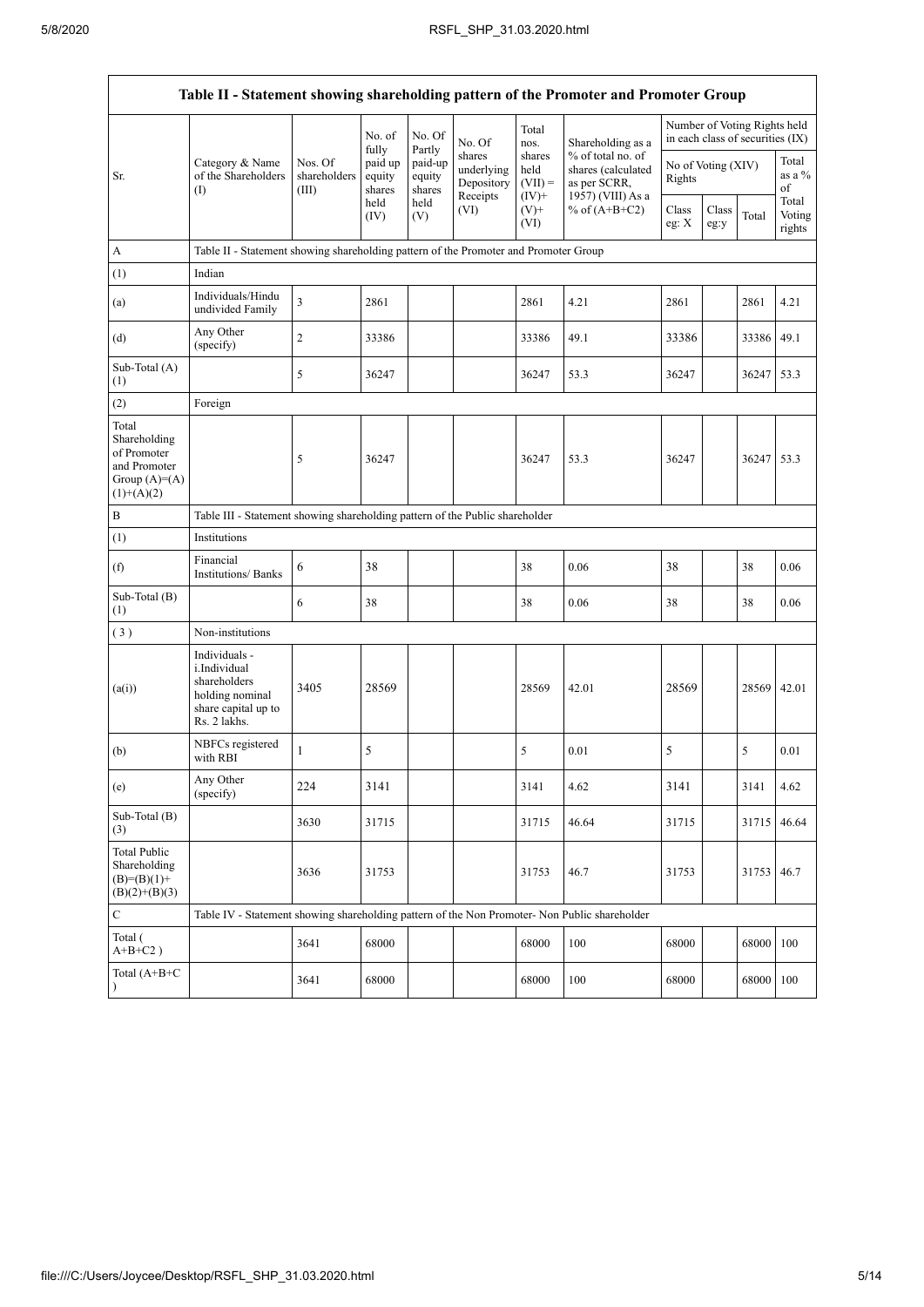$\overline{1}$ 

|                                                                                         | Table II - Statement showing shareholding pattern of the Promoter and Promoter Group                                                                                    |                                            |                                                                                                                                                                 |                                                                                               |            |                                                                               |                              |                                       |       |
|-----------------------------------------------------------------------------------------|-------------------------------------------------------------------------------------------------------------------------------------------------------------------------|--------------------------------------------|-----------------------------------------------------------------------------------------------------------------------------------------------------------------|-----------------------------------------------------------------------------------------------|------------|-------------------------------------------------------------------------------|------------------------------|---------------------------------------|-------|
| Sr.                                                                                     | No. Of<br>No. of<br><b>Shares</b><br><b>Shares</b><br>Underlying<br>Underlying<br>Outstanding<br>Outstanding<br>convertible<br>Warrants<br>securities<br>$(X_i)$<br>(X) | No. Of Shares<br>Underlying<br>Outstanding | Shareholding, as a %<br>assuming full conversion of<br>convertible securities (as a                                                                             | Number of<br>Locked in<br>shares (XII)                                                        |            | Number of<br><b>Shares</b><br>pledged or<br>otherwise<br>encumbered<br>(XIII) |                              | Number of<br>equity shares<br>held in |       |
|                                                                                         |                                                                                                                                                                         |                                            | convertible<br>percentage of diluted share<br>securities and<br>capital) $(XI) = (VII)+(X) As$<br>No. Of Warrants<br>a % of $(A+B+C2)$<br>No.<br>(Xi)(a)<br>(a) | As a<br>$%$ of<br>total<br><b>Shares</b><br>held<br>(b)                                       | No.<br>(a) | As a<br>$\%$ of<br>total<br><b>Shares</b><br>held<br>(b)                      | dematerialized<br>form (XIV) |                                       |       |
| A                                                                                       |                                                                                                                                                                         |                                            |                                                                                                                                                                 | Table II - Statement showing shareholding pattern of the Promoter and Promoter Group          |            |                                                                               |                              |                                       |       |
| (1)                                                                                     | Indian                                                                                                                                                                  |                                            |                                                                                                                                                                 |                                                                                               |            |                                                                               |                              |                                       |       |
| (a)                                                                                     |                                                                                                                                                                         |                                            |                                                                                                                                                                 | 4.21                                                                                          |            |                                                                               |                              |                                       | 2361  |
| (d)                                                                                     |                                                                                                                                                                         |                                            |                                                                                                                                                                 | 49.1                                                                                          |            |                                                                               |                              |                                       | 33386 |
| Sub-Total (A)<br>(1)                                                                    |                                                                                                                                                                         |                                            |                                                                                                                                                                 | 53.3                                                                                          |            |                                                                               |                              |                                       | 35747 |
| (2)                                                                                     | Foreign                                                                                                                                                                 |                                            |                                                                                                                                                                 |                                                                                               |            |                                                                               |                              |                                       |       |
| Total<br>Shareholding<br>of Promoter<br>and Promoter<br>Group $(A)=$<br>$(A)(1)+(A)(2)$ |                                                                                                                                                                         |                                            |                                                                                                                                                                 | 53.3                                                                                          |            |                                                                               |                              |                                       | 35747 |
| $\, {\bf B}$                                                                            |                                                                                                                                                                         |                                            |                                                                                                                                                                 | Table III - Statement showing shareholding pattern of the Public shareholder                  |            |                                                                               |                              |                                       |       |
| (1)                                                                                     | Institutions                                                                                                                                                            |                                            |                                                                                                                                                                 |                                                                                               |            |                                                                               |                              |                                       |       |
| (f)                                                                                     |                                                                                                                                                                         |                                            |                                                                                                                                                                 | 0.06                                                                                          |            |                                                                               |                              |                                       | 10    |
| Sub-Total (B)<br>(1)                                                                    |                                                                                                                                                                         |                                            |                                                                                                                                                                 | 0.06                                                                                          |            |                                                                               |                              |                                       | 10    |
| (3)                                                                                     | Non-institutions                                                                                                                                                        |                                            |                                                                                                                                                                 |                                                                                               |            |                                                                               |                              |                                       |       |
| (a(i))                                                                                  |                                                                                                                                                                         |                                            |                                                                                                                                                                 | 42.01                                                                                         |            |                                                                               |                              |                                       | 23251 |
| (b)                                                                                     |                                                                                                                                                                         |                                            |                                                                                                                                                                 | 0.01                                                                                          |            |                                                                               |                              |                                       | 5     |
| (e)                                                                                     |                                                                                                                                                                         |                                            |                                                                                                                                                                 | 4.62                                                                                          |            |                                                                               |                              |                                       | 2815  |
| Sub-Total (B)<br>(3)                                                                    |                                                                                                                                                                         |                                            |                                                                                                                                                                 | 46.64                                                                                         |            |                                                                               |                              |                                       | 26071 |
| <b>Total Public</b><br>Shareholding<br>$(B)= (B)(1) +$<br>$(B)(2)+(B)(3)$               |                                                                                                                                                                         |                                            |                                                                                                                                                                 | 46.7                                                                                          |            |                                                                               |                              |                                       | 26081 |
| ${\bf C}$                                                                               |                                                                                                                                                                         |                                            |                                                                                                                                                                 | Table IV - Statement showing shareholding pattern of the Non Promoter- Non Public shareholder |            |                                                                               |                              |                                       |       |
| Total (<br>$A+B+C2$ )                                                                   |                                                                                                                                                                         |                                            |                                                                                                                                                                 | 100                                                                                           |            |                                                                               |                              |                                       | 61828 |
| Total (A+B+C<br>$\lambda$                                                               |                                                                                                                                                                         |                                            |                                                                                                                                                                 | 100                                                                                           |            |                                                                               |                              |                                       | 61828 |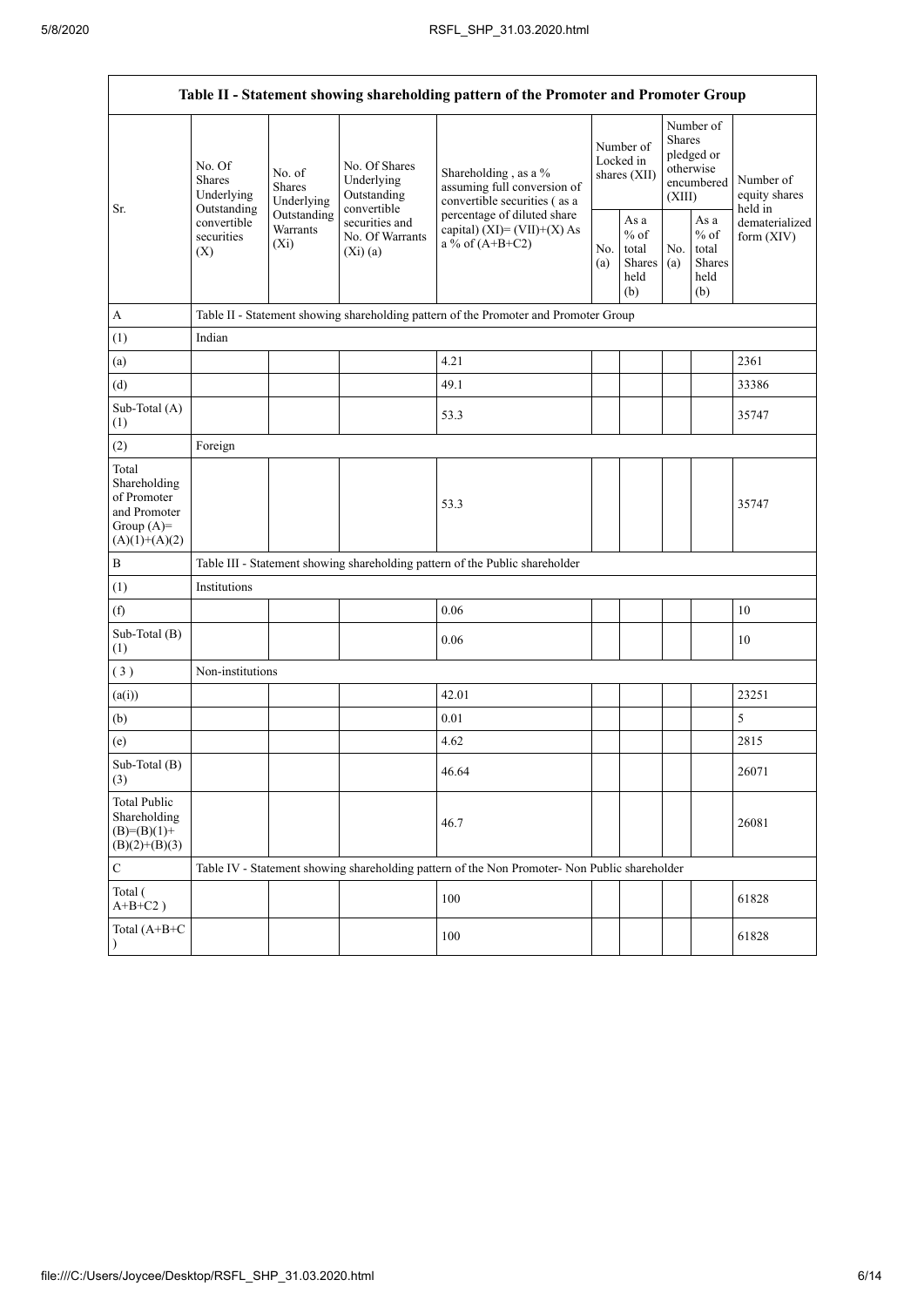| Individuals/Hindu undivided Family                                                                                                                                                       |                                                               |                    |               |                       |  |  |  |  |
|------------------------------------------------------------------------------------------------------------------------------------------------------------------------------------------|---------------------------------------------------------------|--------------------|---------------|-----------------------|--|--|--|--|
| Searial No.                                                                                                                                                                              | $\mathbf{1}$                                                  | $\mathbf{2}$       | $\mathfrak z$ |                       |  |  |  |  |
| Name of the<br>Shareholders (I)                                                                                                                                                          | HARSHAVARDHAN B DOSHI                                         | LALAN AJAY KAPADIA | Nihal Doshi   | Click here to go back |  |  |  |  |
| PAN(II)                                                                                                                                                                                  | AEMPD0192A                                                    | AFHPK2552H         | AEZPD1538B    | Total                 |  |  |  |  |
| No. of fully paid<br>up equity shares<br>held (IV)                                                                                                                                       | 2070                                                          | 500                | 291           | 2861                  |  |  |  |  |
| No. Of Partly paid-<br>up equity shares<br>held(V)                                                                                                                                       |                                                               |                    |               |                       |  |  |  |  |
| No. Of shares<br>underlying<br>Depository<br>Receipts (VI)                                                                                                                               |                                                               |                    |               |                       |  |  |  |  |
| Total nos. shares<br>held $(VII) = (IV) +$<br>$(V)$ + $(VI)$                                                                                                                             | 2070                                                          | 500                | 291           | 2861                  |  |  |  |  |
| Shareholding as a<br>% of total no. of<br>shares (calculated<br>as per SCRR,<br>1957) (VIII) As a<br>% of $(A+B+C2)$                                                                     | 3.04                                                          | 0.74               | 0.43          | 4.21                  |  |  |  |  |
|                                                                                                                                                                                          | Number of Voting Rights held in each class of securities (IX) |                    |               |                       |  |  |  |  |
| Class eg:X                                                                                                                                                                               | 2070                                                          | 500                | 291           | 2861                  |  |  |  |  |
| Class eg:y                                                                                                                                                                               |                                                               |                    |               |                       |  |  |  |  |
| Total                                                                                                                                                                                    | 2070                                                          | 500                | 291           | 2861                  |  |  |  |  |
| Total as a % of<br><b>Total Voting rights</b>                                                                                                                                            | 3.04                                                          | 0.74               | 0.43          | 4.21                  |  |  |  |  |
| No. Of Shares<br>Underlying<br>Outstanding<br>convertible<br>securities (X)                                                                                                              |                                                               |                    |               |                       |  |  |  |  |
| No. of Shares<br>Underlying<br>Outstanding<br>Warrants (Xi)                                                                                                                              |                                                               |                    |               |                       |  |  |  |  |
| No. Of Shares<br>Underlying<br>Outstanding<br>convertible<br>securities and No.<br>Of Warrants (Xi)<br>(a)                                                                               |                                                               |                    |               |                       |  |  |  |  |
| Shareholding, as a<br>% assuming full<br>conversion of<br>convertible<br>securities (as a<br>percentage of<br>diluted share<br>capital) (XI)=<br>$(VII)+(Xi)(a)$ As a<br>% of $(A+B+C2)$ | 3.04                                                          | 0.74               | 0.43          | 4.21                  |  |  |  |  |
| Number of Locked in shares (XII)                                                                                                                                                         |                                                               |                    |               |                       |  |  |  |  |
| No. $(a)$                                                                                                                                                                                |                                                               |                    |               |                       |  |  |  |  |
| As a % of total<br>Shares held (b)                                                                                                                                                       |                                                               |                    |               |                       |  |  |  |  |
|                                                                                                                                                                                          | Number of Shares pledged or otherwise encumbered (XIII)       |                    |               |                       |  |  |  |  |
| No. (a)                                                                                                                                                                                  |                                                               |                    |               |                       |  |  |  |  |
| As a % of total<br>Shares held (b)                                                                                                                                                       |                                                               |                    |               |                       |  |  |  |  |
| Number of equity<br>shares held in<br>dematerialized<br>form $(XIV)$                                                                                                                     | 2070                                                          | $\boldsymbol{0}$   | 291           | 2361                  |  |  |  |  |
| Reason for not providing PAN                                                                                                                                                             |                                                               |                    |               |                       |  |  |  |  |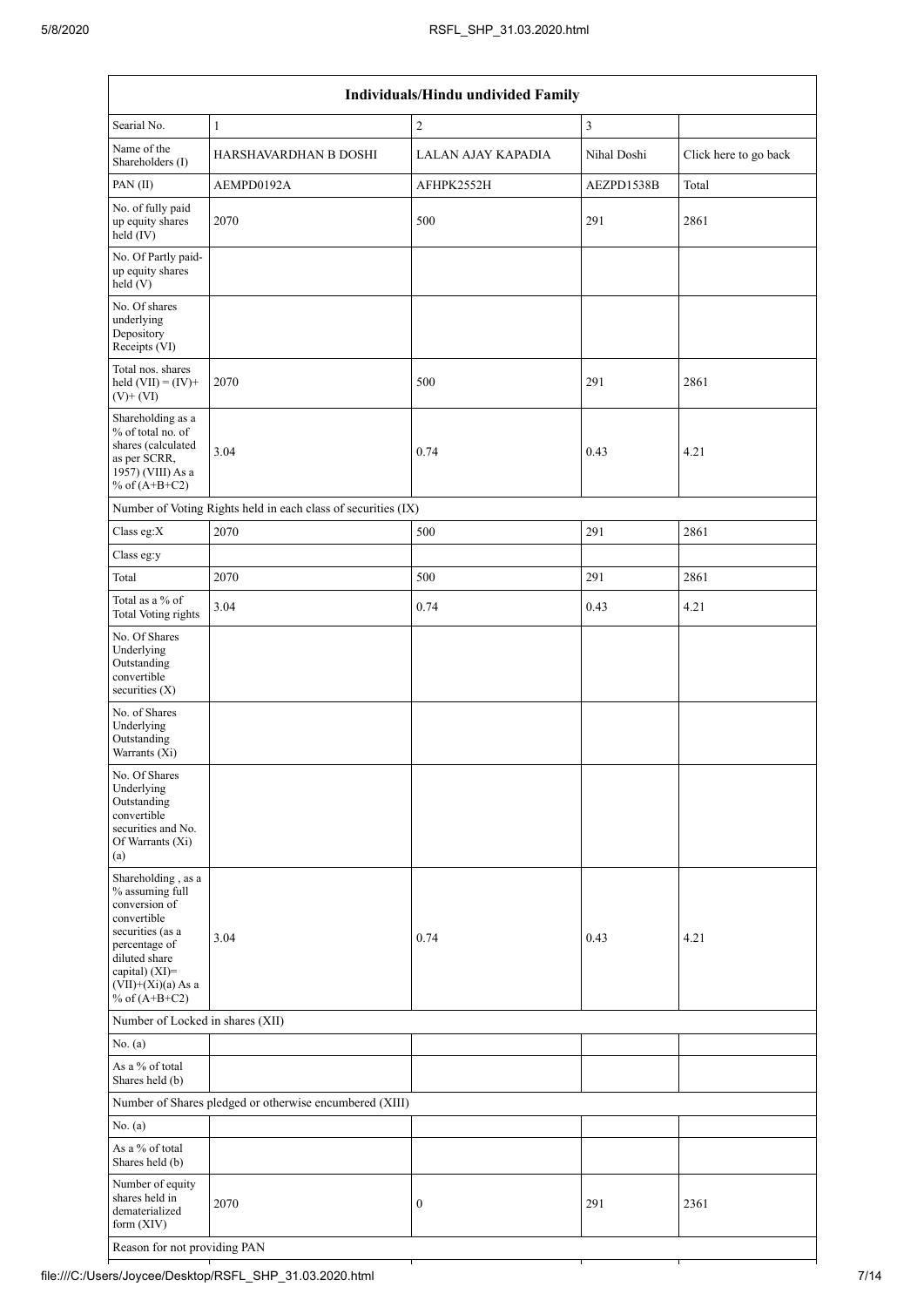| Reason for not<br>providing PAN |  |  |
|---------------------------------|--|--|
| Shareholder type                |  |  |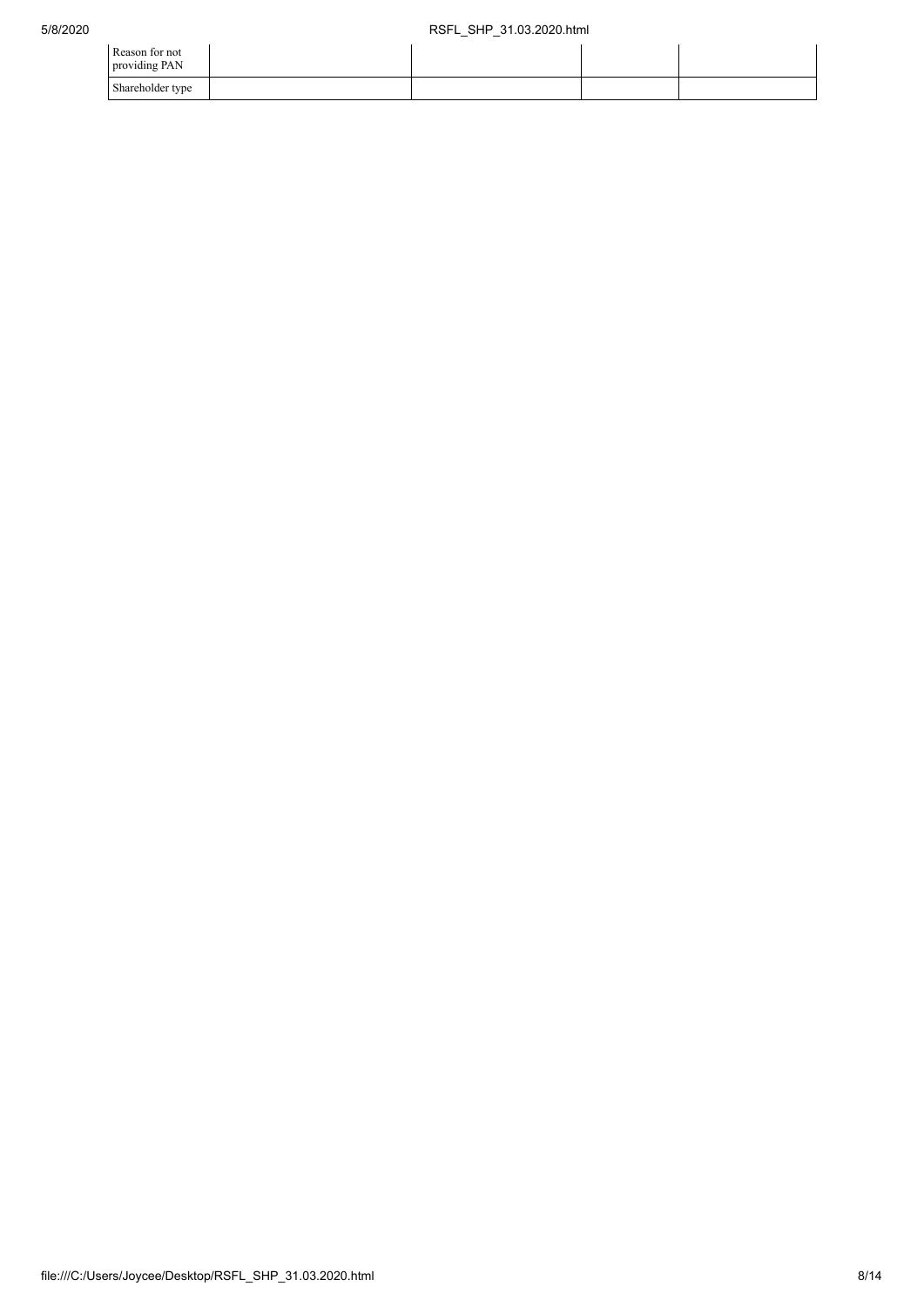| Any Other (specify)                                                                                                                                                                  |                                                               |                         |                       |  |  |  |  |  |  |  |
|--------------------------------------------------------------------------------------------------------------------------------------------------------------------------------------|---------------------------------------------------------------|-------------------------|-----------------------|--|--|--|--|--|--|--|
| Searial No.                                                                                                                                                                          | $\mathbf{1}$                                                  | $\sqrt{2}$              |                       |  |  |  |  |  |  |  |
| Category                                                                                                                                                                             | <b>Bodies Corporate</b>                                       | <b>Bodies Corporate</b> | Click here to go back |  |  |  |  |  |  |  |
| Name of the<br>Shareholders (I)                                                                                                                                                      | Lanica Financial Services Pvt Ltd                             | Carina Finvest Limited  |                       |  |  |  |  |  |  |  |
| PAN(II)                                                                                                                                                                              | AAACL4645F                                                    | AABCC0874E              | Total                 |  |  |  |  |  |  |  |
| No. of the<br>Shareholders (I)                                                                                                                                                       | $\mathbf{1}$                                                  | $\mathbf{1}$            | $\sqrt{2}$            |  |  |  |  |  |  |  |
| No. of fully paid<br>up equity shares<br>$\text{held}(\text{IV})$                                                                                                                    | 28366                                                         | 5020                    | 33386                 |  |  |  |  |  |  |  |
| No. Of Partly paid-<br>up equity shares<br>held(V)                                                                                                                                   |                                                               |                         |                       |  |  |  |  |  |  |  |
| No. Of shares<br>underlying<br>Depository<br>Receipts (VI)                                                                                                                           |                                                               |                         |                       |  |  |  |  |  |  |  |
| Total nos. shares<br>held $(VII) = (IV) +$<br>$(V)+(VI)$                                                                                                                             | 28366                                                         | 5020                    | 33386                 |  |  |  |  |  |  |  |
| Shareholding as a<br>% of total no. of<br>shares (calculated<br>as per SCRR,<br>1957) (VIII) As a<br>% of $(A+B+C2)$                                                                 | 41.71                                                         | 7.38                    | 49.1                  |  |  |  |  |  |  |  |
|                                                                                                                                                                                      | Number of Voting Rights held in each class of securities (IX) |                         |                       |  |  |  |  |  |  |  |
| Class eg: X                                                                                                                                                                          | 28366                                                         | 5020                    | 33386                 |  |  |  |  |  |  |  |
| Class eg:y                                                                                                                                                                           |                                                               |                         |                       |  |  |  |  |  |  |  |
| Total                                                                                                                                                                                | 28366                                                         | 5020                    | 33386                 |  |  |  |  |  |  |  |
| Total as a % of<br><b>Total Voting rights</b>                                                                                                                                        | 41.71                                                         | 7.38                    | 49.1                  |  |  |  |  |  |  |  |
| No. Of Shares<br>Underlying<br>Outstanding<br>convertible<br>securities $(X)$                                                                                                        |                                                               |                         |                       |  |  |  |  |  |  |  |
| No. of Shares<br>Underlying<br>Outstanding<br>Warrants $(X_i)$                                                                                                                       |                                                               |                         |                       |  |  |  |  |  |  |  |
| No. Of Shares<br>Underlying<br>Outstanding<br>convertible<br>securities and No.<br>Of Warrants (Xi)<br>(a)                                                                           |                                                               |                         |                       |  |  |  |  |  |  |  |
| Shareholding, as a<br>% assuming full<br>conversion of<br>convertible<br>securities (as a<br>percentage of<br>diluted share<br>capital) (XI)=<br>$(VII)+(X)$ As a %<br>of $(A+B+C2)$ | 41.71                                                         | 7.38                    | 49.1                  |  |  |  |  |  |  |  |
| Number of Locked in shares (XII)                                                                                                                                                     |                                                               |                         |                       |  |  |  |  |  |  |  |
| No. (a)                                                                                                                                                                              |                                                               |                         |                       |  |  |  |  |  |  |  |
| As a % of total<br>Shares held (b)                                                                                                                                                   |                                                               |                         |                       |  |  |  |  |  |  |  |
|                                                                                                                                                                                      | Number of Shares pledged or otherwise encumbered (XIII)       |                         |                       |  |  |  |  |  |  |  |
| No. (a)                                                                                                                                                                              |                                                               |                         |                       |  |  |  |  |  |  |  |
| As a % of total<br>Shares held (b)                                                                                                                                                   |                                                               |                         |                       |  |  |  |  |  |  |  |
| Number of equity                                                                                                                                                                     | 28366                                                         | 5020                    | 33386                 |  |  |  |  |  |  |  |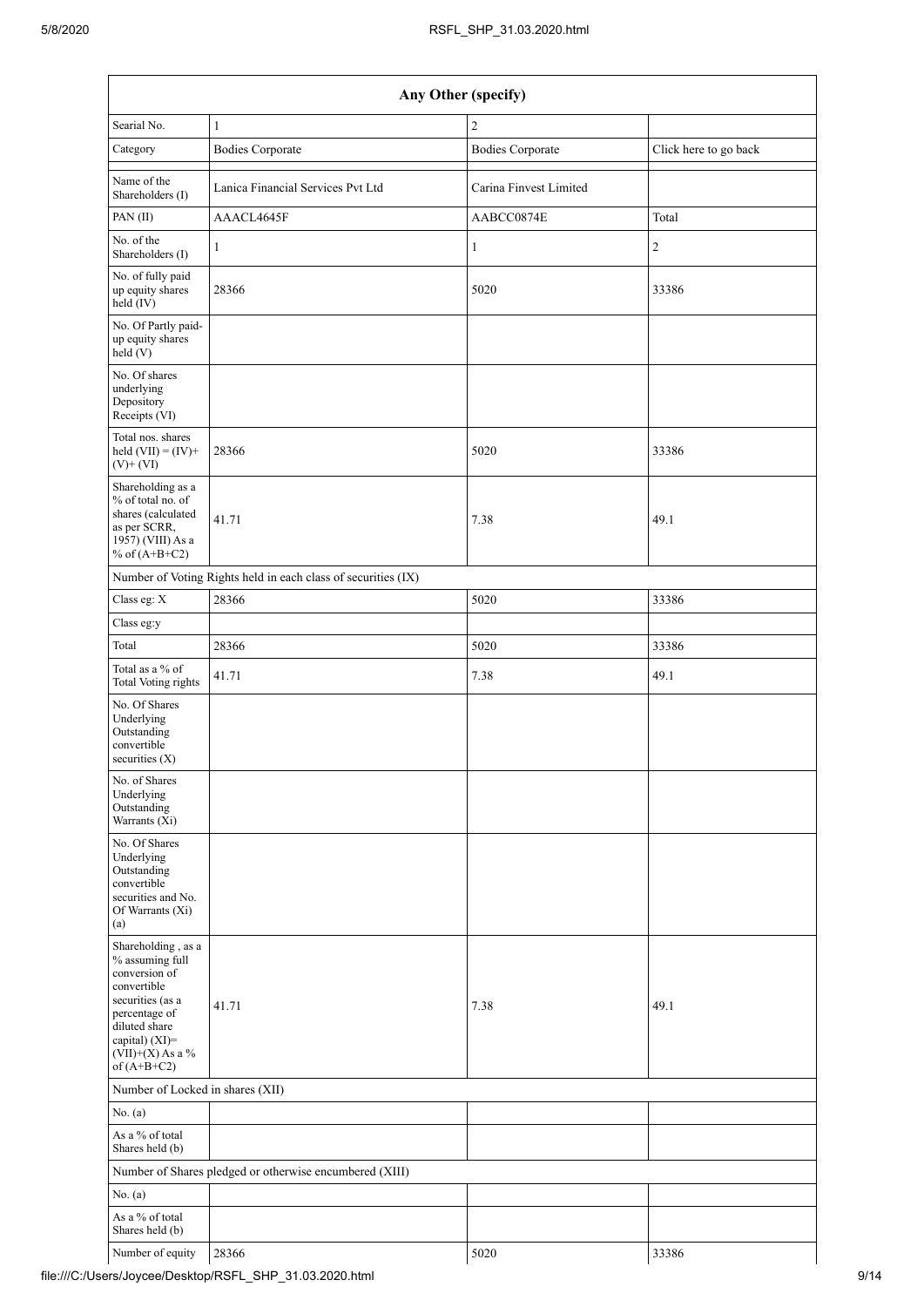| shares held in<br>dematerialized<br>form $(XIV)$ |  |  |  |  |  |  |  |
|--------------------------------------------------|--|--|--|--|--|--|--|
| Reason for not providing PAN                     |  |  |  |  |  |  |  |
| Reason for not<br>providing PAN                  |  |  |  |  |  |  |  |
| Shareholder type                                 |  |  |  |  |  |  |  |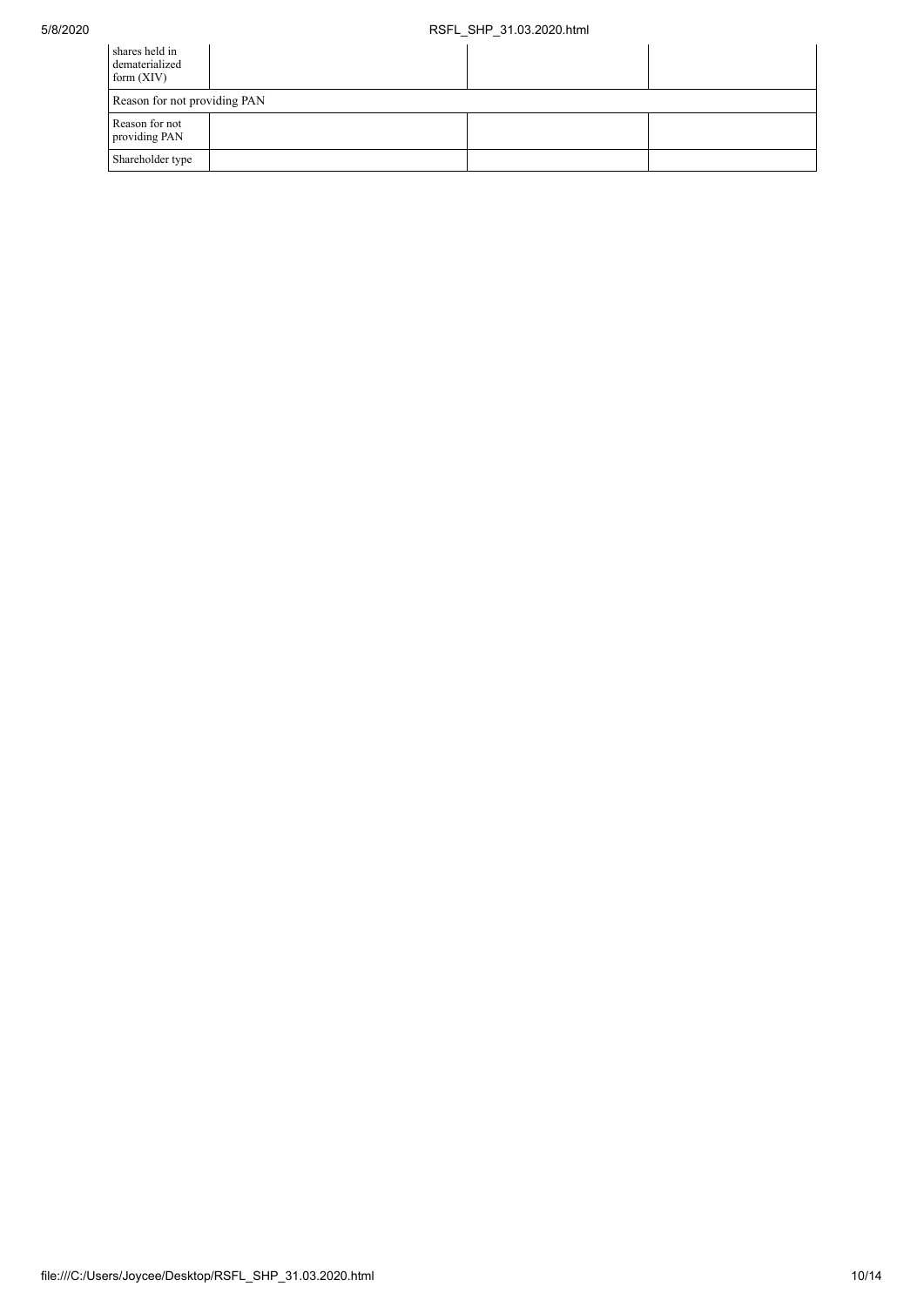$\Gamma$ 

|                                                                                                                                                                                      | Individuals - i.Individual shareholders holding nominal share capital up to Rs. 2 lakhs. |                       |
|--------------------------------------------------------------------------------------------------------------------------------------------------------------------------------------|------------------------------------------------------------------------------------------|-----------------------|
| Searial No.                                                                                                                                                                          | 1                                                                                        |                       |
| Name of the<br>Shareholders (I)                                                                                                                                                      | HARSHAVARDHAN B DOSHI                                                                    | Click here to go back |
| PAN(II)                                                                                                                                                                              | AEMPD0192A                                                                               | Total                 |
| No. of fully paid<br>up equity shares<br>held (IV)                                                                                                                                   | 2883                                                                                     | 2883                  |
| No. Of Partly paid-<br>up equity shares<br>held (V)                                                                                                                                  |                                                                                          |                       |
| No. Of shares<br>underlying<br>Depository<br>Receipts (VI)                                                                                                                           |                                                                                          |                       |
| Total nos. shares<br>held $(VII) = (IV) +$<br>$(V)$ + $(VI)$                                                                                                                         | 2883                                                                                     | 2883                  |
| Shareholding as a<br>% of total no. of<br>shares (calculated<br>as per SCRR,<br>1957) (VIII) As a<br>% of $(A+B+C2)$                                                                 | 4.24                                                                                     | 4.24                  |
|                                                                                                                                                                                      | Number of Voting Rights held in each class of securities (IX)                            |                       |
| Class eg: X                                                                                                                                                                          | 2883                                                                                     | 2883                  |
| Class eg:y                                                                                                                                                                           |                                                                                          |                       |
| Total                                                                                                                                                                                | 2883                                                                                     | 2883                  |
| Total as a % of<br><b>Total Voting rights</b>                                                                                                                                        | 4.24                                                                                     | 4.24                  |
| No. Of Shares<br>Underlying<br>Outstanding<br>convertible<br>securities $(X)$                                                                                                        |                                                                                          |                       |
| No. of Shares<br>Underlying<br>Outstanding<br>Warrants (Xi)                                                                                                                          |                                                                                          |                       |
| No. Of Shares<br>Underlying<br>Outstanding<br>convertible<br>securities and No.<br>Of Warrants (Xi)<br>(a)                                                                           |                                                                                          |                       |
| Shareholding, as a<br>% assuming full<br>conversion of<br>convertible<br>securities (as a<br>percentage of<br>diluted share<br>capital) (XI)=<br>$(VII)+(X)$ As a %<br>of $(A+B+C2)$ | 4.24                                                                                     | 4.24                  |
| Number of Locked in shares (XII)                                                                                                                                                     |                                                                                          |                       |
| No. (a)                                                                                                                                                                              |                                                                                          |                       |
| As a % of total<br>Shares held (b)                                                                                                                                                   |                                                                                          |                       |
| Number of equity<br>shares held in<br>dematerialized<br>form (XIV)                                                                                                                   | 2883                                                                                     | 2883                  |
| Reason for not providing PAN                                                                                                                                                         |                                                                                          |                       |
| Reason for not<br>providing PAN                                                                                                                                                      |                                                                                          |                       |

٦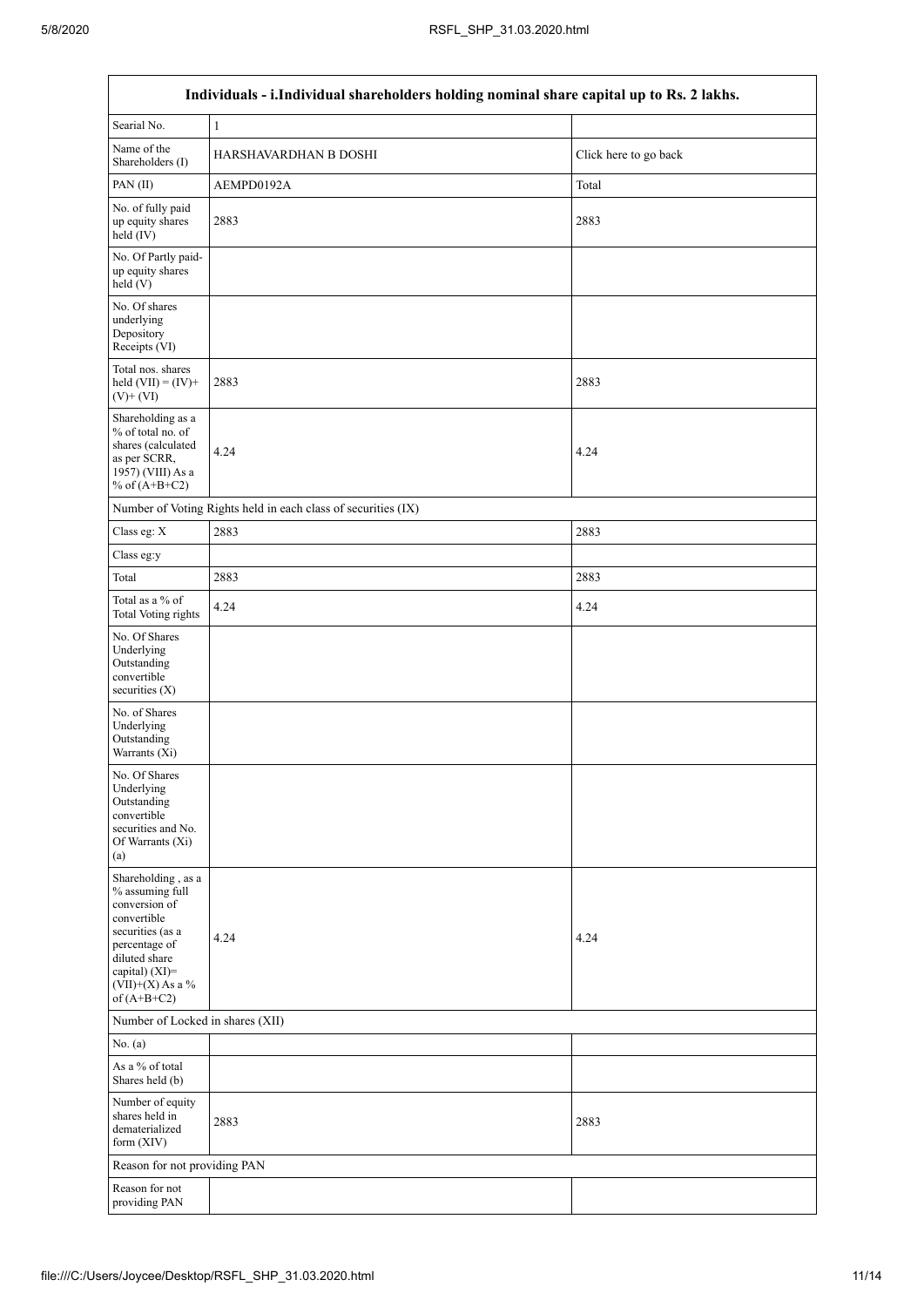| Any Other (specify)                                                                                                                                                                  |                         |                                                               |                           |                |            |                       |  |  |
|--------------------------------------------------------------------------------------------------------------------------------------------------------------------------------------|-------------------------|---------------------------------------------------------------|---------------------------|----------------|------------|-----------------------|--|--|
| Searial No.                                                                                                                                                                          | $\mathbf{1}$            | $\sqrt{2}$                                                    | $\mathfrak{Z}$            | $\overline{4}$ | $\sqrt{5}$ |                       |  |  |
| Category                                                                                                                                                                             | <b>Bodies Corporate</b> | <b>Clearing Members</b>                                       | Non-Resident Indian (NRI) | <b>Trusts</b>  | <b>HUF</b> |                       |  |  |
| Category / More<br>than 1 percentage                                                                                                                                                 | Category                | Category                                                      | Category                  | Category       | Category   |                       |  |  |
| Name of the<br>Shareholders (I)                                                                                                                                                      |                         |                                                               |                           |                |            | Click here to go back |  |  |
| PAN(II)                                                                                                                                                                              |                         |                                                               |                           |                |            | Total                 |  |  |
| No. of the<br>Shareholders (I)                                                                                                                                                       | 51                      | 8                                                             | 25                        | 2              | 138        | 224                   |  |  |
| No. of fully paid<br>up equity shares<br>held (IV)                                                                                                                                   | 1240                    | 200                                                           | 219                       | 9              | 1473       | 3141                  |  |  |
| No. Of Partly paid-<br>up equity shares<br>held(V)                                                                                                                                   |                         |                                                               |                           |                |            |                       |  |  |
| No. Of shares<br>underlying<br>Depository<br>Receipts (VI)                                                                                                                           |                         |                                                               |                           |                |            |                       |  |  |
| Total nos. shares<br>held $(VII) = (IV) +$<br>$(V)$ + $(VI)$                                                                                                                         | 1240                    | 200                                                           | 219                       | 9              | 1473       | 3141                  |  |  |
| Shareholding as a<br>% of total no. of<br>shares (calculated<br>as per SCRR,<br>1957) (VIII) As a<br>% of $(A+B+C2)$                                                                 | 1.82                    | 0.29                                                          | 0.32                      | 0.01           | 2.17       | 4.61                  |  |  |
|                                                                                                                                                                                      |                         | Number of Voting Rights held in each class of securities (IX) |                           |                |            |                       |  |  |
| Class eg: X                                                                                                                                                                          | 1240                    | 200                                                           | 219                       | 9              | 1473       | 3141                  |  |  |
| Class eg:y                                                                                                                                                                           |                         |                                                               |                           |                |            |                       |  |  |
| Total                                                                                                                                                                                | 1240                    | 200                                                           | 219                       | 9              | 1473       | 3141                  |  |  |
| Total as a % of<br><b>Total Voting rights</b>                                                                                                                                        | 1.82                    | 0.29                                                          | 0.32                      | 0.01           | 2.17       | 4.61                  |  |  |
| No. Of Shares<br>Underlying<br>Outstanding<br>convertible<br>securities (X)                                                                                                          |                         |                                                               |                           |                |            |                       |  |  |
| No. of Shares<br>Underlying<br>Outstanding<br>Warrants (Xi)                                                                                                                          |                         |                                                               |                           |                |            |                       |  |  |
| No. Of Shares<br>Underlying<br>Outstanding<br>convertible<br>securities and No.<br>Of Warrants (Xi)<br>(a)                                                                           |                         |                                                               |                           |                |            |                       |  |  |
| Shareholding, as a<br>% assuming full<br>conversion of<br>convertible<br>securities (as a<br>percentage of<br>diluted share<br>capital) (XI)=<br>$(VII)+(X)$ As a %<br>of $(A+B+C2)$ | 1.82                    | 0.29                                                          | 0.32                      | 0.01           | 2.17       | 4.61                  |  |  |
| Number of Locked in shares (XII)                                                                                                                                                     |                         |                                                               |                           |                |            |                       |  |  |
| No. (a)                                                                                                                                                                              |                         |                                                               |                           |                |            |                       |  |  |
| As a % of total<br>Shares held (b)                                                                                                                                                   |                         |                                                               |                           |                |            |                       |  |  |
| Number of equity<br>shares held in<br>dematerialized<br>form (XIV)                                                                                                                   | 1012                    | 200                                                           | 121                       | 9              | 1473       | 2815                  |  |  |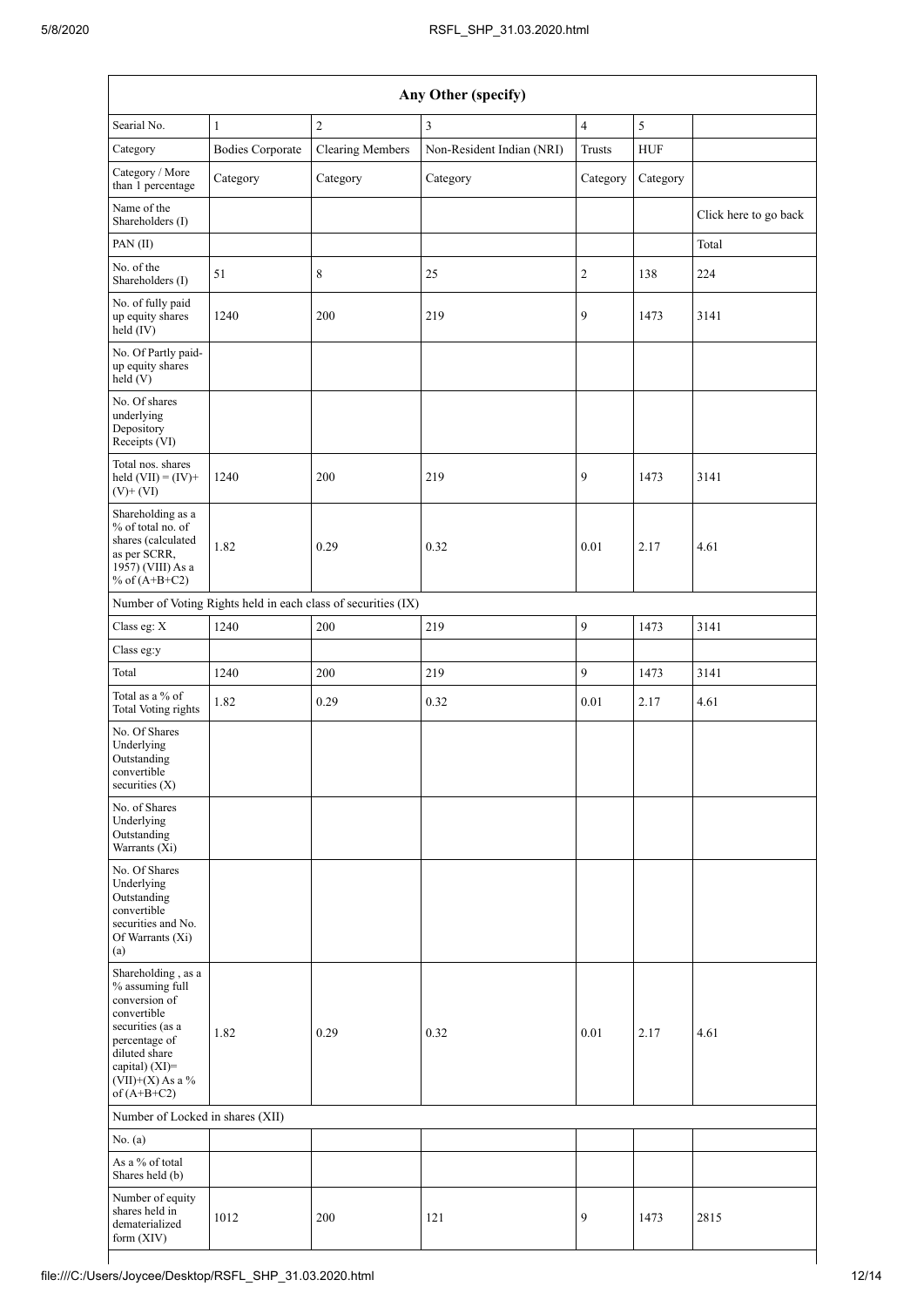| Reason for not providing PAN    |  |  |  |  |  |  |
|---------------------------------|--|--|--|--|--|--|
| Reason for not<br>providing PAN |  |  |  |  |  |  |